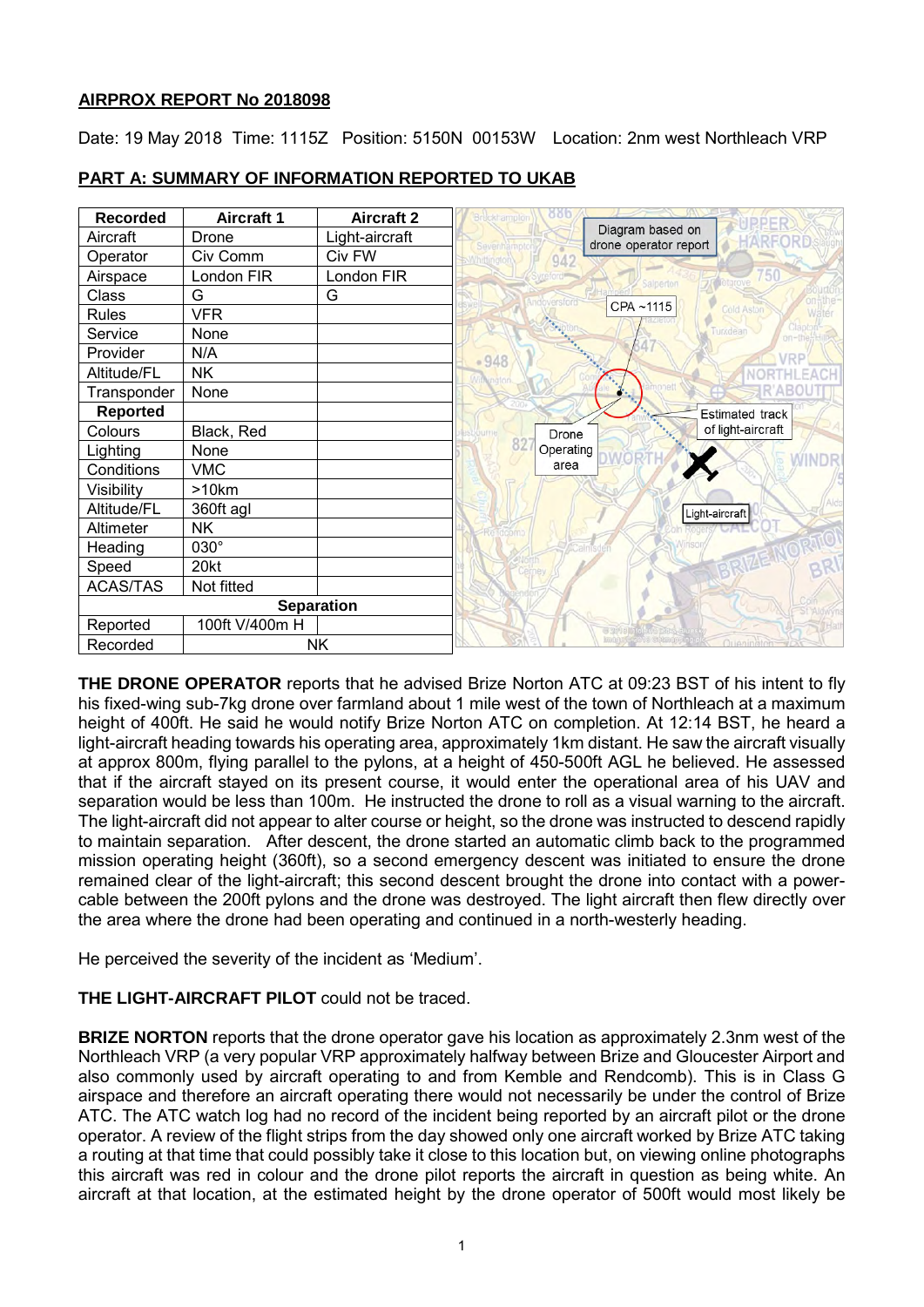below radar/RT coverage from Brize. Unfortunately, Brize does not have a radar replay capability and so they could not add any further value to the investigation other than to pass their thanks to the drone operator for informing them of his location and being diligent enough to report this incident. Although tracking down the light-aircraft involved may prove difficult, they opined that this drone operator was contributing to the safe operation of drones in general.

### **Factual Background**

The weather at Brize Norton was recorded as follows:

METAR EGVN 191050Z 11005KT 9999 FEW048 18/05 Q1024 BLU NOSIG=

The UK has a derogation from the SERA.5005 overall 500ft rule as specified in ORS4 1174. This states that:

*a) The Civil Aviation Authority (CAA) permits, under SERA.3105 and SERA.5005(f), subject to the condition set out in subparagraph (b), an aircraft to fly elsewhere than as specified in SERA.5005(f)(1) at a height of:*

*i) less than 150 metres (500 feet) above the ground or water; or*

*ii) less than 150 metres (500 feet) above the highest obstacle within a radius of 150 metres (500 feet) from the aircraft.*

*b) The aircraft must not be flown closer than 150 metres (500 feet) to any person, vessel, vehicle or structure except with the permission of the CAA.*

#### **Analysis and Investigation**

### **UKAB Secretariat**

The drone operator and light-aircraft pilot shared an equal responsibility for collision avoidance and not to operate in such proximity to other aircraft as to create a collision hazard<sup>[1](#page-1-0)</sup>.

# **Comments**

### **Drone Operating Company**

The operating company opined that this Airprox highlights again the issue of GA traffic flying just below 500ft AGL. It also highlights the increased risk of flying close to major pylons/wires in a repeated manner to survey crops below those wires. The [drone] pilot's initial actions were correct, with the emergency descent reducing height by 100ft, remaining above the pylon/wire height; however, the drone's automatic response to climb back to original altitude caused the operator to reapply the emergency descent to ensure he remained clear of the light aircraft, inadvertently taking the drone below 200ft by the wires. This second descent caused a collision with the wires and breakup in flight of the polystyrene wings/body of the UAV. The drone operating company noted that they had conducted over 9000 UAS sorties to date and its only two Airprox occurrences had both been in the last two weeks.

# **Summary**

An Airprox was reported when a drone and an unknown light-aircraft flew into proximity at about 1115hrs on Saturday 19<sup>th</sup> May 2018. The drone operator was operating under VFR in VMC and not in receipt of a service. The light-aircraft pilot could not be traced.

 $\overline{\phantom{a}}$ 

<span id="page-1-0"></span><sup>1</sup> SERA.3205 Proximity.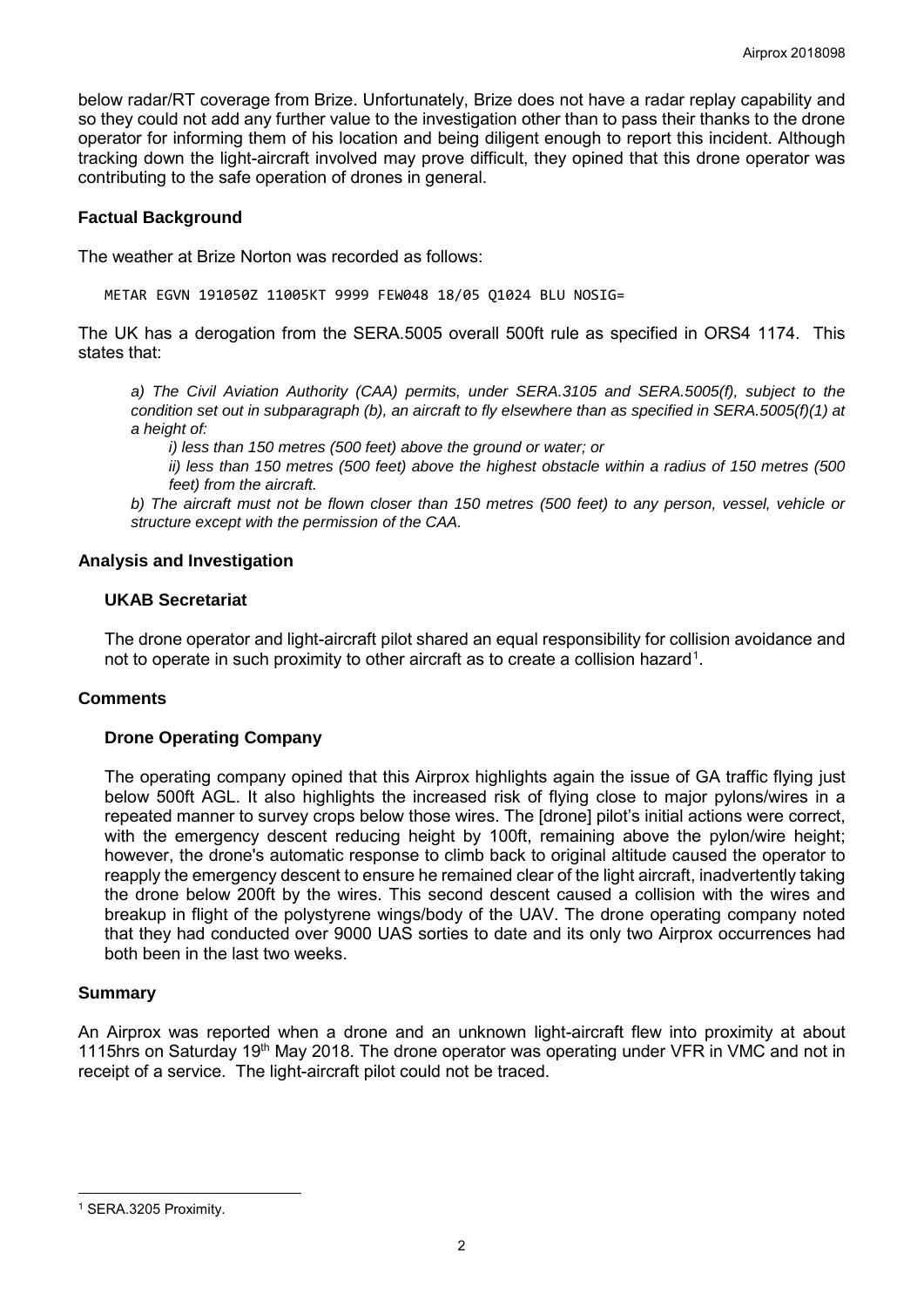# **PART B: SUMMARY OF THE BOARD'S DISCUSSIONS**

Information available consisted of reports from the drone operator and the appropriate ATC and operating authorities.

The Board began by looking at the actions of the drone operator. They noted that the drone was a fixed-wing UAS and that the drone operator had commanded the drone to carry out a roll to try to alert the light-aircraft pilot to the drone's presence. This was a reasonable manoeuvre but, due to the small size of the drone, members thought it unlikely that the light-aircraft pilot would have seen the drone unless he happened to have been looking in that direction and was close. Members noted that the drone had automatically resumed its original height after completing the first emergency descent and they wondered whether the commanded descent had been as a result of a pre-programed automatic emergency feature or just a normal descent command. If the former, then they wondered whether the software should be set up to remain at the emergency height once commanded; if the latter, then the potential for a subsequent unwanted climb by the drone should be highlighted to other operators. The Board members commended the drone operator for having contacted Brize Norton as the local ATC unit to advise them of his operation and thereby enhance Brize ATC's situational awareness. However, they were mindful that this did not provide any form of protection to the drone other than to allow the potential for Brize ATC to pass such information to aircraft that they might be talking to in the area. In this instance it unfortunately seemed that they were not in communication with the light-aircraft pilot and so they could not provide any information. The Board noted that trying to accurately assess the height of aircraft from the ground is fraught with difficulty and so could make no comment regarding the drone operator's perception that the light-aircraft was flying at or below 500ft.

The Board then looked at the actions of the light-aircraft pilot. Whilst he was likely operating within the rules of the airspace, members agreed that he would have been better served by communicating with Brize Norton ATC; even if they could not see him at the level he was operating they could have advised him of the location and height that the drone was operating. Although the light-aircraft pilot was entitled to fly where he was, in doing so he was required to fly no closer than 500ft to any person, vessel, vehicle or structure (which includes pylons and power cables). Without any corroboration, the Board could not conclude whether this requirement had been met by the light-aircraft pilot; nevertheless, some members noted the risks associated with operating at minimum heights during routine transits and opined that greater altitudes offered numerous benefits to light-aircraft pilots.

The Board then turned to the cause of the Airprox. They agreed that the drone operator had done everything he could to avoid the light-aircraft and that the light-aircraft pilot had probably not seen the drone. Both parties had an equal right to operate where they were and so the Board thought that the incident was probably best described as a conflict in Class G resolved by the drone operator. The Board then looked at the risk; although safety had been reduced, they concluded that the drone operator's actions had been timely and effective to the extent that there had been no risk of collision risk Category C.

# **PART C: ASSESSMENT OF CAUSE AND RISK**

l

Cause: A conflict in class G resolved by the drone operator.

Degree of Risk: C.

#### Safety Barrier Assessment<sup>[2](#page-2-0)</sup>

In assessing the effectiveness of the safety barriers associated with this incident, the Board concluded that the key factors had been that:

<span id="page-2-0"></span><sup>&</sup>lt;sup>2</sup> The UK Airprox Board scheme for assessing the Availability, Functionality and Effectiveness of safety barriers can be found on the [UKAB Website.](http://www.airproxboard.org.uk/Learn-more/Airprox-Barrier-Assessment/)